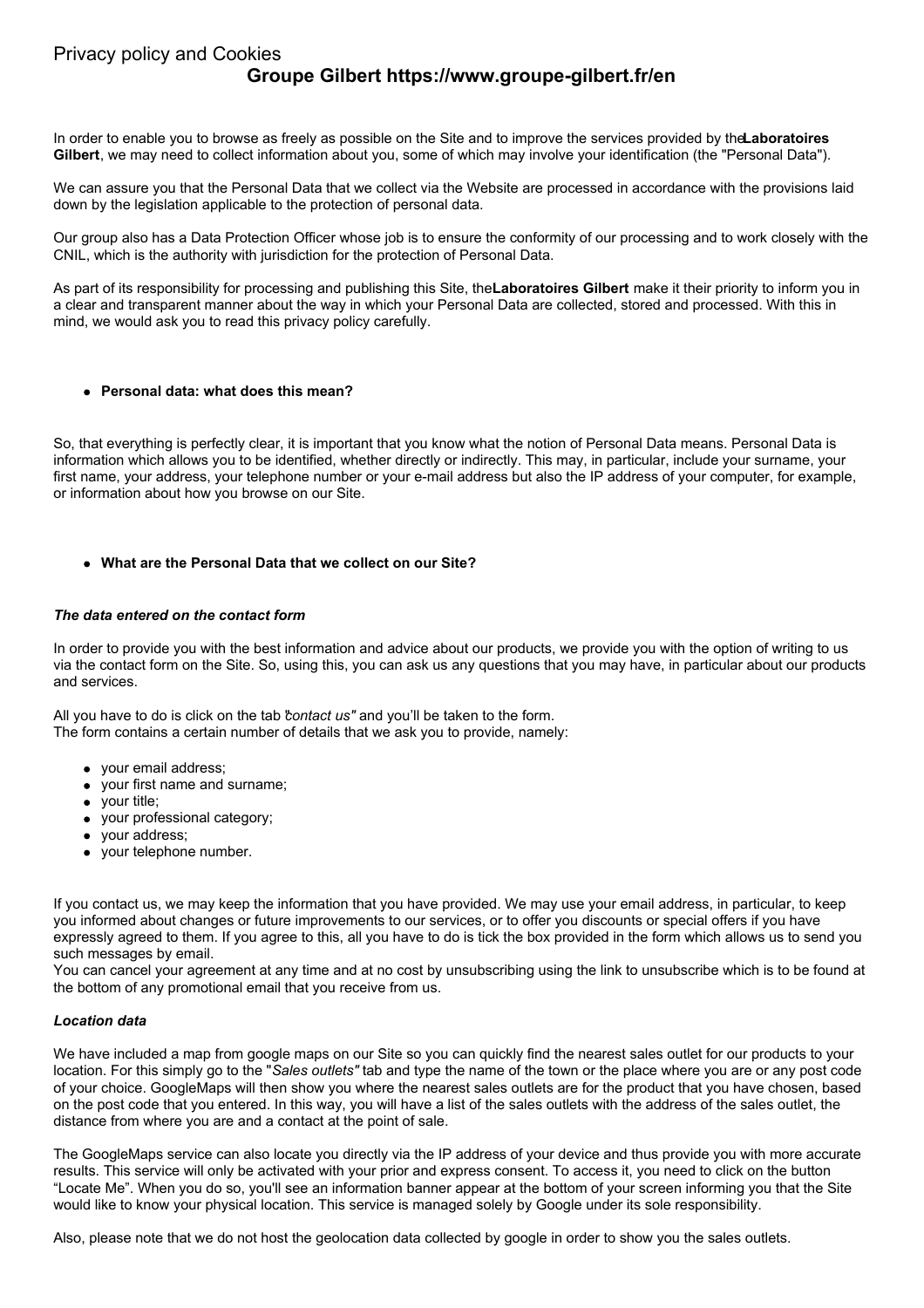Whenever you use google maps, google privacy rules may apply to you. If you want to know more about Google's privacy rules, we suggest that you read them here:

https://www.google.fr/intl/fr/policies/technologies/location-data/

## *The browsing data*

Whenever you browse on a web site, a lot of information is stored in your browser ("Browsing data") If you browse on our Site, **Laboratoires Gilbert** may collect your Browsing data for technical and statistical purposes only. This data is collected via cookies. For more information, please see the Cookies section below.

**What cookies do we use?**

**Laboratoires Gilbert** use cookies on the Site so as to make your browsing experience an easier one. Cookies, pixels, and tags (known together as "Cookies") are trackers which are placed on or read on your device's hard drive, whenever you visit our Site. Cookies are useful because they spare you the chore of having to enter your details several times, they make it easier to transfer a specific content and to browse on our Web pages, as well as helping us to identify sections on our Site which are especially popular and to save preferences such as language settings.

If you are visiting our Site for the first time, an information banner appears which asks you if you agree to cookies being used which will then be activated once you have accepted. This banner informs you that by continuing to browse on our Site you agree to the use of Cookies, which is subject to consent, on your device.

You may also continue to browse if you refuse the Cookies. Simply press the button below to disable them.

Alternatively, you can disable Cookies at any time in the settings of your browser.

The Cookies that we use on our Site are as follows:

*Tarte au citron*

"Tarte au citron" is a technical tool for managing the installation of the Cookies via our Site It allows us to centralize your agreement to having Cookies placed on your device in general (such as the Cookies placed by using social buttons, embedded videos, etc.). So, what "Tarte au citron" actually does is to allow us to record the choice that you make about whether you want Cookies to be placed or not on your device (e.g: Google Maps cookies). To know more about this technical tool, source code can be read here:

https://github.com/AmauriC/tarteaucitron.js

#### *Google Analytics*

Google Analytics is a tracking tool operated by google which can be installed on your device when you are browsing on our Site. It is used for carrying out analyses and generating statistics for measuring the Site audience. For more information, we recommend that you read the google analytics cookies policy here: https://www.google.fr/intl/fr/policies/technologies/cookies/

# **Who are the recipients of Your Personal Data?**

Access to your data is restricted to authorised employees, as well as to our service providers, acting in our name and on our behalf, who need this information in order for them to perform their job which is primarily about providing you with the services offered on the Site.

Under no circumstances will these data be used for any purpose other than that assigned to them i.e. to contact you in order to respond to your message and, with your permission to send you promotional offers by email.

**Laboratoires Gilbert** will only share your personal data with third parties if the law requires them to do so and/or i**L**f **aboratoires Gilbert** have your express permission to do so.

**How long are your Personal Data stored for?**